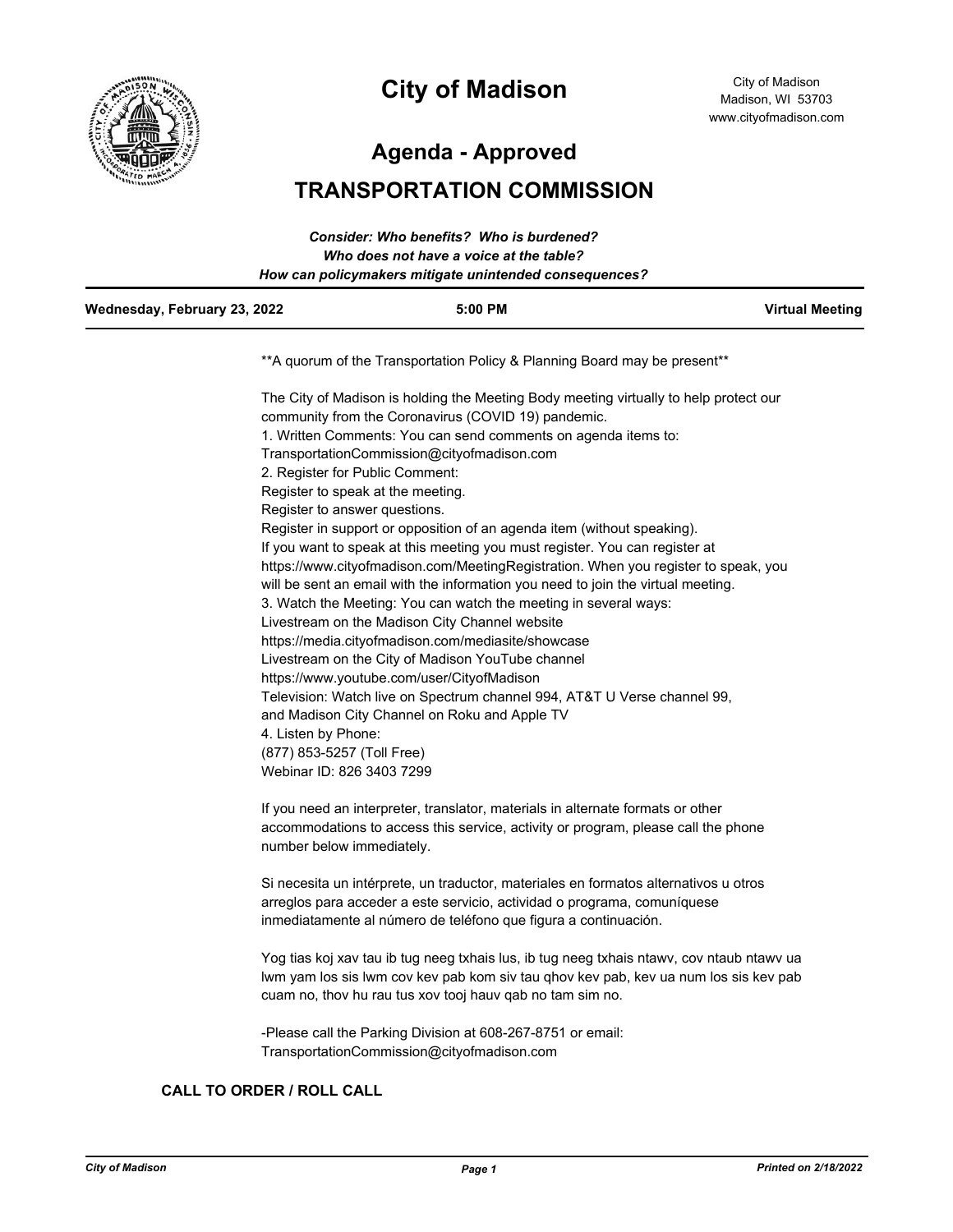#### **New Commission Member Introduction**

#### **APPROVAL OF MINUTES**

Amended January 12, 2022 Meeting & February 9, 2022 Meeting: http://madison.legistar.com/Calendar.aspx

# **PUBLIC COMMENT**

**1. [70087](http://madison.legistar.com/gateway.aspx?m=l&id=/matter.aspx?key=81272)** Public Comment for the February 23, 2022 Meeting

# **DISCLOSURES AND RECUSALS**

Members of the body should make any required disclosures or recusals under the City's Ethics Code.

#### **ITEMS TO BE CONSIDERED**

| 2. | 69920 | A Resolution authorizing the Mayor and the City Clerk to enter into a multiyear,<br>competitively selected service contract with Clever Devices Ltd. for a<br>Comprehensive Transit Technology Solution for Metro Transit.<br>20 mins |
|----|-------|---------------------------------------------------------------------------------------------------------------------------------------------------------------------------------------------------------------------------------------|
| 3. | 69989 | Adopting the Vision Zero Action Plan and directing staff to implement the<br>recommendations in the plan.                                                                                                                             |
|    |       | 20 mins                                                                                                                                                                                                                               |
| 4. | 70088 | Rate Change for the Wilson Street Parking Garage                                                                                                                                                                                      |
|    |       | 20 mins                                                                                                                                                                                                                               |
| 5. | 68709 | Safe Streets Madison Program                                                                                                                                                                                                          |
|    |       | 60 mins                                                                                                                                                                                                                               |
| 6. | 70089 | <b>Traffic Signal Priority List Approval</b>                                                                                                                                                                                          |
|    |       | 20 mins                                                                                                                                                                                                                               |
| 7. | 70092 | 2022 Public Works Transporation Projects Review and Feedback - Sheboygan                                                                                                                                                              |
|    |       | Avenue<br>20 mins                                                                                                                                                                                                                     |
|    |       |                                                                                                                                                                                                                                       |
| 8. | 70093 | 2022 Public Works Transportation Projects Review and Feedback -<br>Hammersley Road                                                                                                                                                    |
|    |       | 20 mins                                                                                                                                                                                                                               |
| 9. | 70090 | Madison Department of Transportation 2021 Annual Operation Report                                                                                                                                                                     |
|    |       | 15 mins                                                                                                                                                                                                                               |